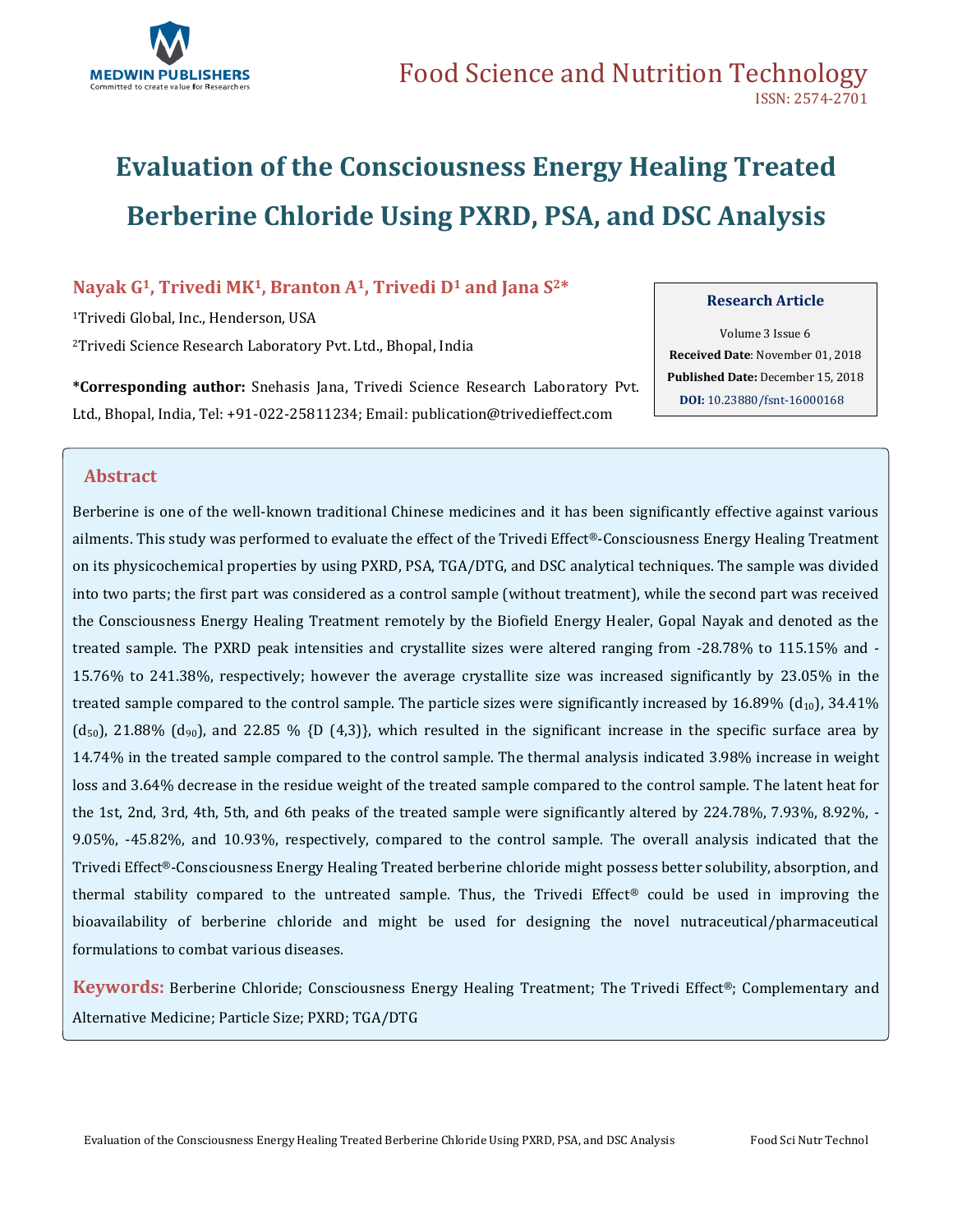### **Introduction**

Berberine is very popular and one of the well-known traditional Chinese medicines. It is significantly effective against various ailments [1]. It is an isoquinoline alkaloid with a wide variety of pharmacological importance and is reported to be found in the handful of plants widely used in botanical medical practice such as Golden seal (Hydrastis canadensis), Oregon grape (Berberis aquifolium), Barberry (Berberis vulgaris), and Chinese Goldthread (Coptis chinensis) [2]. The other important medicinal plants reported containing berberine are Phellodendron chinense and Phellodendron amurense [3]. The mechanism of action of berberine underlying on human health is through the action of the adenosine monophosphate-activated protein kinase (AMPK) [4,5]. Further, it was found that AMPK work by regulating an array of biological activities, through which the lipid, glucose, and energy imbalances can significantly normalize [6]. Among various natural supplements for maintaining the overall health, berberine is one of the effective and useful available sources that affect the body at a molecular level. The berberine products such as gelbased berberine can significantly reduce the pain, redness, oozing, and the ulcer size in people with canker sores [7]. In addition, it can be significantly used to control various pathological conditions such as polycystic ovary syndrome, congestive heart failure, liver diseases, hepatitis, gastric ulcers, diabetes, high cholesterol, high blood pressure, burns, diarrhea, glaucoma, menopausal symptoms, metabolic syndromes, obesity, osteoporosis, thrombocytopenia, trachoma, etc [8-12]. However, it was studied that berberine was poorly absorbed across the gut wall and mostly metabolized in the liver through phase I demethylation and phase II glucuronidation, after which the metabolites are excreted with the bile [13,14]. Therefore, researchers are making their effort to enhance the bioavailability of bereberine and mainly focus on its physicochemical properties [15].

In this regard, the Biofield Energy Healing Treatment is one of the best studied Complementary and Alternative Medicine (CAM) that was performed and accepted worldwide. Different kinds of Energy Healing Therapies have been reported with significant clinical and nonclinical outcomes [16,17]. However, the Energy Healing Therapies have been accepted by the U.S. population and is well characterized by the National Center for Complementary and Alternative Medicine (NCCAM) [18,19]. The CAM therapies including Johrei, Reiki, therapeutic touch, yoga, Qi Gong, polarity therapy, Tai Chi, pranic healing, deep breathing, chiropractic/osteopathic manipulation, guided imagery, meditation, massage, homeopathy, hypnotherapy, progressive relaxation,

acupressure, acupuncture, special diets, relaxation techniques, Rolfing structural integration, healing touch, movement therapy, pilates, mindfulness, Ayurvedic medicine, traditional Chinese herbs and medicines in biological systems. The Trivedi Effect®-Consciousness Energy Healing therapies have been widely accepted worldwide. Consciousness Energy Healing Treatment found to be significant to improve the physicochemical properties of metals [20-22], improved crop yield [23,24] microbiology [25-27], biotechnology [28,29], improved bioavailability of many compounds [30-32], improved skin health [33,34], improved properties of nutraceuticals [35,36] cancer science research [37,38] and improved overall bone health [39-41]. This study was done to evaluate the effect of Biofield Energy Treatment on the physicochemical and thermal properties of berberine chloride in comparison to the untreated one, by using various analytical techniques.

# **Materials and Methods**

### **Chemicals and Reagents**

Berberine chloride was purchased from Tokyo Chemical Industry Co., Ltd., Japan. All other chemicals used during the experiments were of analytical grade available in India.

### **Consciousness Energy Healing Treatment Strategies**

The berberine chloride sample considered for the experiment was divided into two equal parts. One part of berberine chloride sample was considered as a control sample where no Biofield Energy Treatment was provided. However, the second part of berberine chloride was received the Trivedi Effect®-Consciousness Energy Healing Treatment remotely under standard laboratory conditions for 3 minutes and known as the Biofield Energy Treated berberine chloride sample. This Biofield Energy Treatment was provided through the healer's unique energy transmission process by the renowned Biofield Energy Healer, Gopal Nayak, USA, to the test sample. Further, the control sample was treated with a "sham" healer for comparison purpose. The "sham" healer did not have any knowledge about the Trivedi Effect®- Consciousness Energy Healing Treatment. After that, the Biofield Energy Treated and untreated samples were kept in sealed conditions and characterized using PXRD, PSA, TGA/DTG, and DSC techniques.

#### **Characterization**

**Powder X-ray Diffraction (PXRD) Analysis:** The PXRD analysis of the control and Biofield Energy Treated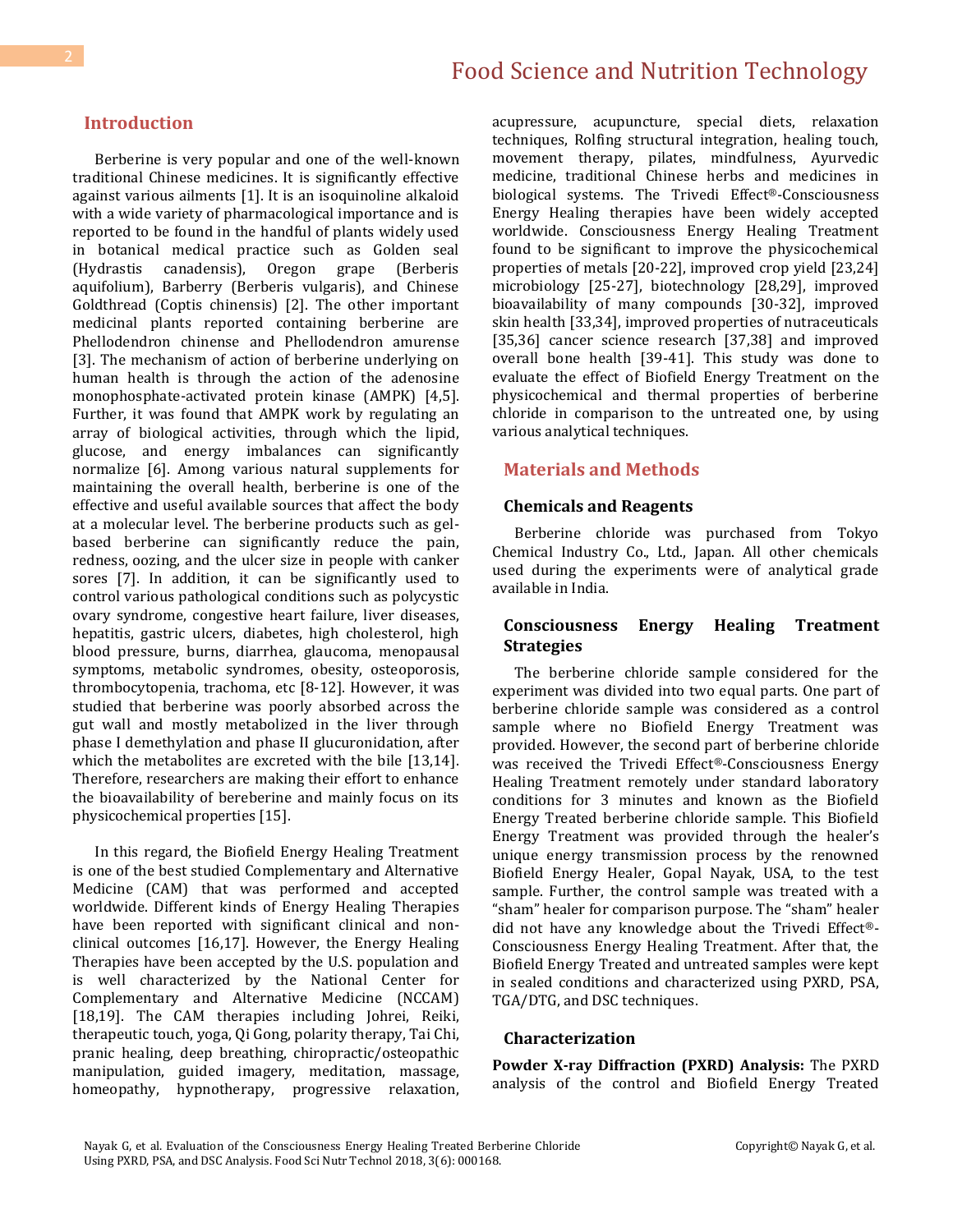berberine chloride was performed with the help of Rigaku Mini Flex-II Desktop X-ray diffractometer (Japan) [42,43]. The Cu Kα radiation source tube output voltage used was 30 kV and tube output current was 15 mA. Scans were performed at room temperature. The average size of individual crystallites were calculated from XRD data using the Scherrer's formula 1:

 $G = k\lambda/\beta \cos\theta$  (1)

Where  $k$  is the equipment constant  $(0.94)$ ,  $G$  is the crystallite size in nm,  $\lambda$  is the radiation wavelength (0.154056 nm for Kα1 emission), β is the full-width at half maximum (FWHM), and  $\theta$  is the Bragg angle [44].

The % change in crystallite size (G) of Berberine chloride was calculated using the following equation 2:

% change in crystallite size  $=$   $\frac{[G \text{ Treated} - G \text{ Control}]}{G}$  $\frac{\text{ated}^\text{-}\text{U Control}}{\text{G control}} \times 100~(2)$ Where G<sub>Control</sub> and G<sub>Treated</sub> are the crystallite size of the control and Biofield Energy Treated samples, respectively.

**Particle Size Analysis (PSA):** The particle size analysis of berberine chloride samples were conducted on Malvern Mastersizer 2000, from the UK with a detection range between 0.01 µm to 3000 µm using wet method [45]. The percent change in particle size (d) for at below 10% level  $(d_{10})$ , 50% level  $(d_{50})$ , 90% level  $(d_{90})$ , and D(4,3) was calculated using the following equation 3:

% change in particle size = 
$$
\frac{[d_{\text{Treated}} - d_{\text{Control}}]}{d_{\text{Control}}} \times 100 \text{ (3)}
$$

Whered<sub>Control</sub>andd<sub>Treatedare</sub> the particle size  $(\mu m)$  for at below 10% level  $(d_{10})$ , 50% level  $(d_{50})$ , and 90% level  $(d_{90})$  of the control and Biofield Energy Treated berberine chloride samples, respectively.

The % change in surface area (S) was calculated using the following equation 4:

% change in surface area = 
$$
\frac{\text{[S \text{Treated} - S \text{ Control}]} }{\text{S \text{ Control}}} \times 100 \text{ (4)}
$$

Where  $S_{Control}$  and  $S_{Treated}$  are the surface area of the control and Biofield Energy Treated berberine chloride samples, respectively.

**Thermal Gravimetric Analysis (TGA)/ Differential Thermogravimetric Analysis (DTG):** TGA/DTG thermograms of the control and Biofield Energy Treated berberine chloride were obtained with the help of TGA Q50TA instruments. A sample of 4-15 mg was loaded to the platinum crucible at a heating rate of 10°C/min from 25°C to 1000°C with the recent literature [46]. The % change in weight loss (W) was calculated using the following equation 5:

% change in weight loss = 
$$
\frac{\text{[W \, \text{Treated} - W \, \text{Control}]}{\text{W \, \text{Control}}} \times 100 \, (5)
$$

Where  $W_{Control}$  and  $W_{Treated}$  are the weight loss of the control and Biofield Energy Treated berberine chloride, respectively.

The % change in maximum thermal degradation temperature ( $T_{\text{max}}$ ) (M) was calculated using the following equation 6:

% change in Tmax (M) = 
$$
\frac{\text{[M} \text{Treated} - \text{M} \text{Control}]}{\text{M} \text{Control}} \times 100 \text{ (6)}
$$

Where  $M_{Control}$  and  $M_{Treated}$  are the  $T_{max}$  values of the control and Biofield Energy Treated berberine chloride, respectively.

**Differential Scanning Calorimetry (DSC):** The DSC analysis of berberine chloride was performed with the help of DSC Q200, TA instruments. A sample of  $\sim$ 1-5 mg was loaded to the aluminium sample pan at a heating rate of 10°C/min from 30°C to 350°C [46]. The % change in melting point (T) was calculated using the following equation 7:

% change in melting point = 
$$
\frac{[{\rm Tr}_\text{reated} - {\rm T}_{\rm Control}]}{\rm T}_{\rm Control} \times 100 \text{ (7)}
$$

Where  $T_{Control}$  and  $T_{Treated}$  are the melting point of the control and treated samples, respectively.

The % change in the latent heat (ΔH) was calculated using the following equation 8:

% change in 
$$
\Delta H = \frac{[\Delta H_{\text{Treated}} - \Delta H_{\text{Control}}]}{\Delta H_{\text{Control}}}
$$
 × 100 (8)

Where  $\Delta H_{\text{Control}}$  and  $\Delta H_{\text{Treated}}$  are the latent heat of the control and treated berberine chloride, respectively.

### **Results and Discussion**

#### **Powder X-ray Diffraction (PXRD) Analysis**

The PXRD diffractograms containing the Bragg's angle and intensity of the characteristic peaks of the control and the Biofield Energy Treated berberine chloride samples are shown in Figure 1. The further analysis of the diffractograms regarding the differences in the peak intensities and crystallite sizes of both the samples were mentioned in Table 1.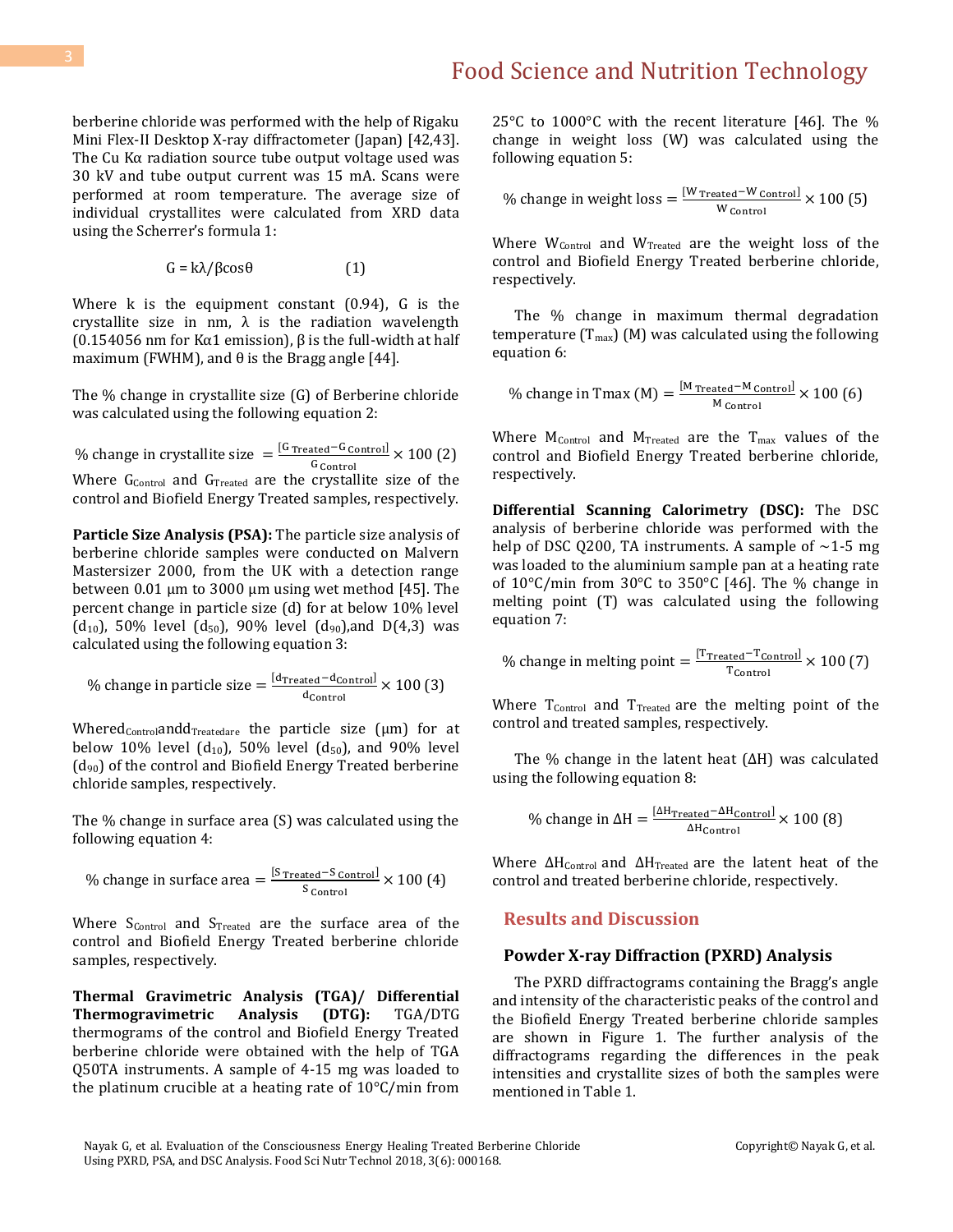| <b>Entry No.</b> | Bragg angle (°20) |                | <b>Intensity (cps)</b> |                |           | Crystallite size (G, nm) |                |           |
|------------------|-------------------|----------------|------------------------|----------------|-----------|--------------------------|----------------|-----------|
|                  | Control           | <b>Treated</b> | <b>Control</b>         | <b>Treated</b> | % change* | Control                  | <b>Treated</b> | % change* |
|                  | 8.93              | 9.12           | 337                    | 240            | $-28.78$  | 114                      | 315            | 176.32    |
| 2                | 13.87             | 13.96          | 66                     | 142            | 115.15    | 165                      | 139            | $-15.76$  |
| 3                | 14.56             | 14.61          | 84                     | 115            | 36.9      | 252                      | 351            | 39.29     |
| 4                | 16.17             | 16.3           | 126                    | 159            | 26.19     | 216                      | 215            | $-0.46$   |
| 5                | 20.2              | 20.36          | 86                     | 103            | 19.77     | 257                      | 275            |           |
| 6                | 20.81             | 20.96          | 74                     | 90             | 21.62     | 305                      | 269            | $-11.8$   |
| 7                | 24.48             | 24.61          | 349                    | 429            | 22.92     | 141                      | 163            | 15.6      |
| 8                | 25.3              | 25.53          | 598                    | 621            | 3.85      | 187                      | 224            | 19.79     |
| q                | 26.7              | 26.09          | 455                    | 528            | 16.04     | 29                       | 99             | 241.38    |

\*denotes the percentage change in the peak intensity and crystallite size of the Biofield Energy Treated sample with respect to the control sample

Table 1: PXRD data for the control and Biofield Energy Treated berberine chloride.



The data indicated some major changes in the Bragg's angles of the treated sample as compared to the control sample. Moreover, the intensities of the characteristic peaks of the treated sample and the corresponding crystallite sizes also showed major alterations in comparison to the control sample. The peak intensities and crystallite sizes of the treated berberine chloride sample were observed to be significantly altered ranging from -28.78% to 115.15% and-15.76% to 241.38%, respectively, compared to the control sample. The average crystallite size of the Biofield Energy Treated sample was found as 227.78 nm, which was significantly increased by 23.05% compared the control sample (185.11 nm). The Biofield Energy Treatment has been known nowadays for its ability to alter the crystalline properties of the compounds by changing the Bragg's angle of the characteristic peaks of the diffractograms and their corresponding peak intensities and crystallite size, which indicated the formation of a novel polymorph [47]. Hence, it is presumed that there might be the formation of a novel polymorphic form of berberine chloride with some altered characteristics in comparison to the untreated sample. Besides, such alterations in crystal habit may be useful in improving the solubility and dissolution of the compound that ultimately affects its bioavailability profile [48].

#### **Particle Size Analysis (PSA)**

The particle size analysis corresponding to  $d_{10}$ ,  $d_{50}$ ,  $d_{90}$ , and D (4,3) for both the samples was done and results are mentioned in Table 2. The analysis indicated that the treated berberine chloride sample showed significant changes in its particle size distribution as the particle sizes at  $d_{10}$ ,  $d_{50}$ ,  $d_{90}$ , and D (4,3) were significantly reduced by 16.89%, 34.41%, 21.88%, and 22.85%, respectively, in comparison to the control sample.

Therefore, the treated sample showed a considerable increase in its specific surface area by 14.74% that might occur due to the reduced particle size after the Biofield Energy Treatment of berberine chloride compared to the control sample. Various researchers studied the direct relationship between the particle size distribution of any drug and its performance in terms of dissolution, solubility, absorption, and bioavailability [49,50]. In addition, reducing the particle size and thereby increasing the surface area is used by various scientists in improving the bioavailability of compound [51]. Thus, it could be concluded that the treated berberine chloride might show better bioavailability after the Biofield Energy Treatment as compared to the control sample.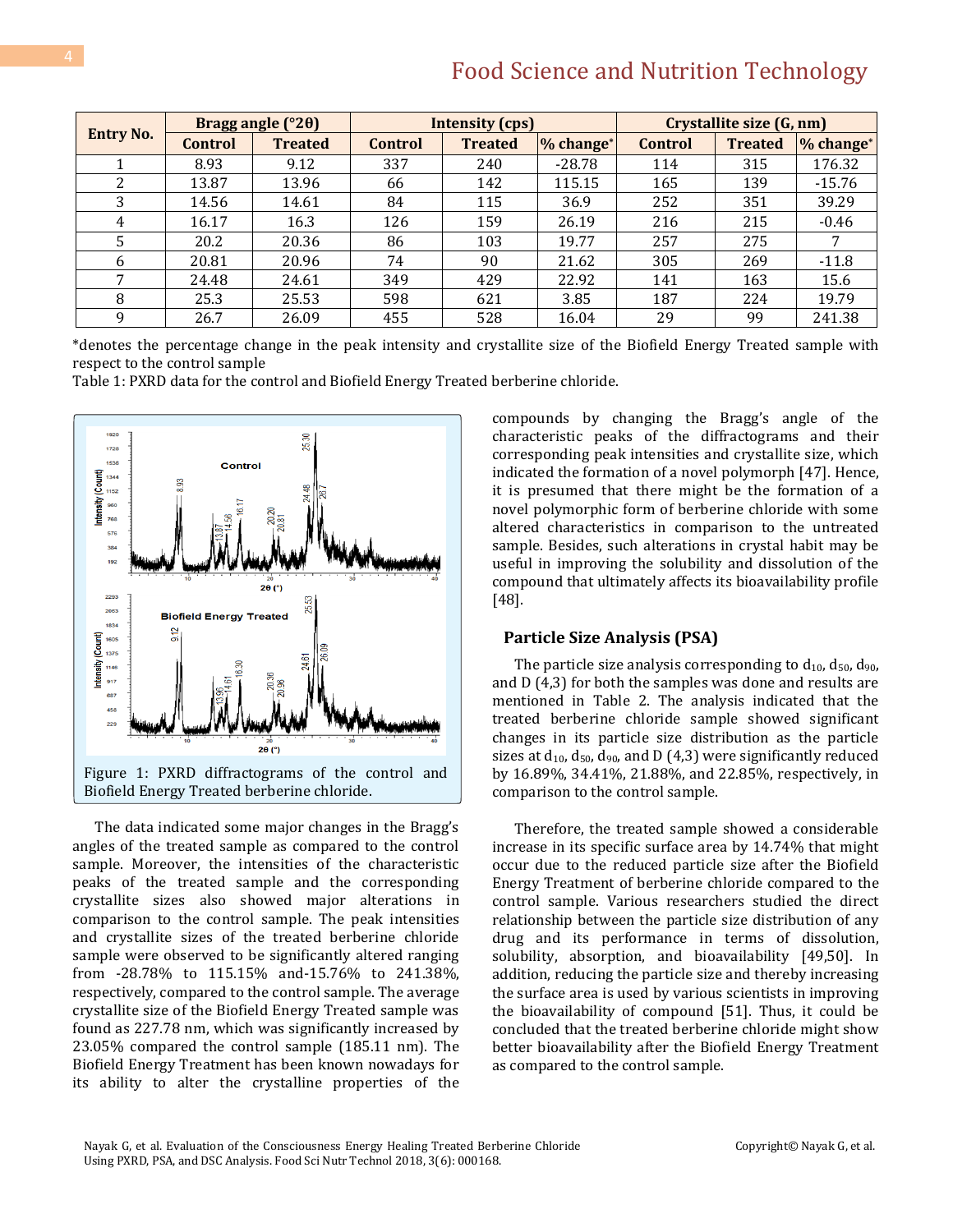| <b>Parameter</b>               | $d_{10}$ (µm) | $d_{50}$ ( $\mu$ m) | $d_{90}$ ( $\mu$ m) | $D(4,3)(\mu m)$ | $SSA(m^2/g)$ |
|--------------------------------|---------------|---------------------|---------------------|-----------------|--------------|
| Control                        | 3.02          | 21.04               | 164.43              | 57.5            | 0.95         |
| <b>Biofield Energy Treated</b> | 2.51          | 13.8                | 128.45              | 44.36           | 1.09         |
| Percent change* (%)            | $-16.89$      | -34.41              | $-21.88$            | $-22.85$        | 14.74        |

Table 2: Particle size distribution of the control and Biofield Energy Treated berberine chloride.

 $d_{10}$ ,  $d_{50}$ , and  $d_{90}$ : particle diameter corresponding to 10%, 50%, and 90% of the cumulative distribution, D(4,3): the average mass-volume diameter, and SSA: the specific surface area. \*denotes the percentage change in the particle size distribution of the Biofield Energy Treated sample with respect to the control sample.

### **Thermal Gravimetric Analysis (TGA)/ Differential Thermogravimetric Analysis (DTG)**

The TGA/DTG study helps in analysing the thermal degradation pattern of the control and treated sample on heating; and the data regarding weight loss, residue, and maximum degradation temperature (Tmax) was reported in Table 3. The scientific literature reported the thermal stability of berberine chloride up to 350 K after which the TGA curve showed four-step weight loss in the temperature range of 350 K to 520 K [52]. The analysis of TGA thermograms (Figure 2) of the control and the treated samples reported similar data as mentioned in the literature. Besides, the TGA analysis revealed that the weight loss during thermal degradation of the treated sample was slightly increased by 3.98%, which caused 3.64% reduction in the residue weight as compared to the control sample (Table 3).

|                                | <b>TGA</b>            | DTG              |                       |        |        |        |
|--------------------------------|-----------------------|------------------|-----------------------|--------|--------|--------|
| <b>Sample</b>                  |                       |                  | $T_{\text{max}}$ (°C) |        |        |        |
|                                | Total weight loss (%) | <b>Residue</b> % | Peak 1                | Peak 2 | Peak 3 | Peak 4 |
| Control                        | 47.77                 | 52.23            | 78.28                 | 182.37 | 298.35 | 386.1  |
| <b>Biofield Energy Treated</b> | 49.67                 | 50.33            | 83.79                 | 185.52 | 302.46 | 397.56 |
| $%$ Change $*$                 | 3.98                  | $-3.64$          | 7.04                  | 1.73   | 1.38   | 2.97   |

\*denotes the percentage change of the Biofield Energy Treated sample with respect to the control sample,  $T_{max}$  = the temperature at which maximum weight loss takes place in TG or peak temperature in DTG.

Table 3: TGA/DTG data of the control and Biofield Energy treated samples of berberine chloride.





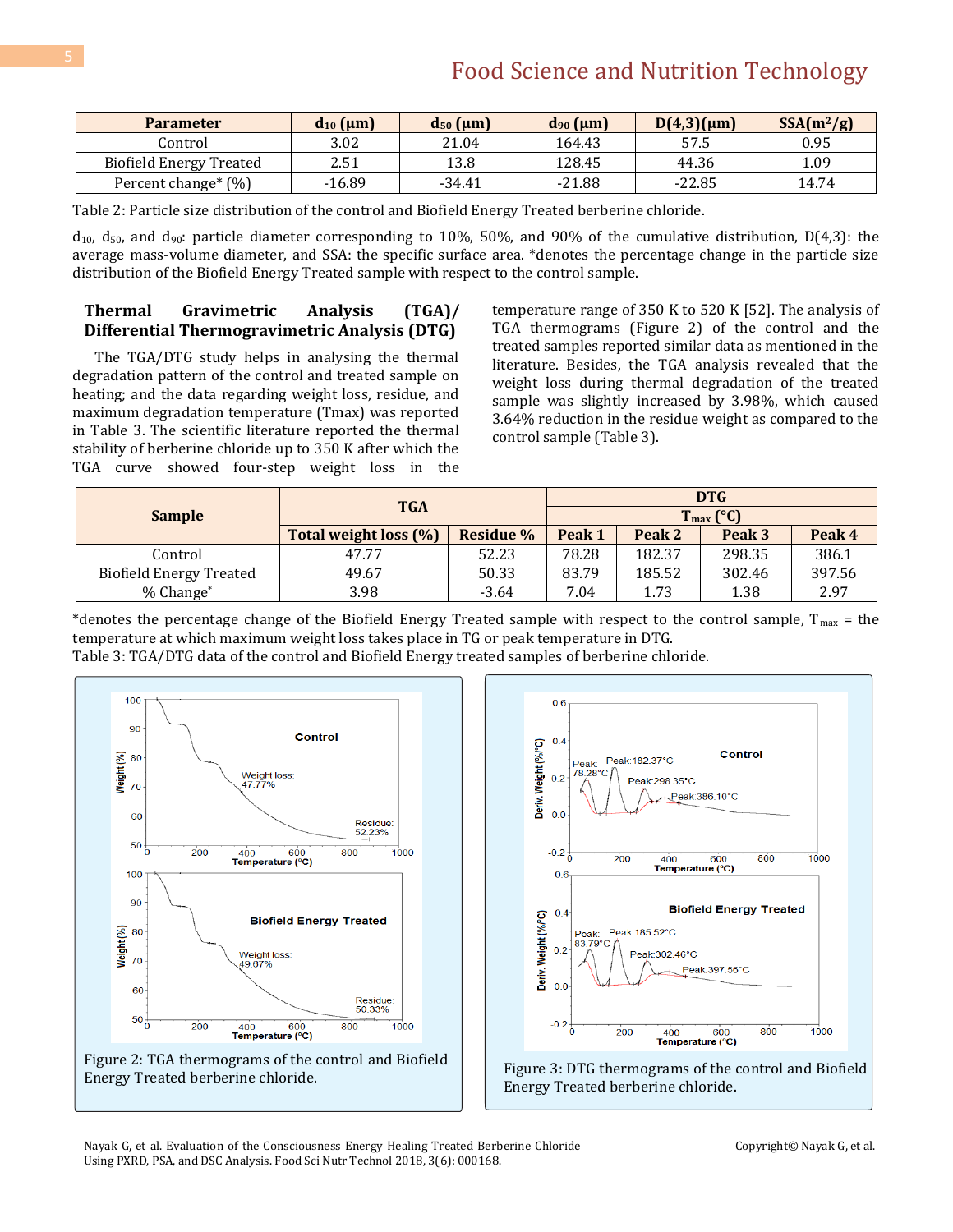Besides, the literature also reported the presence of four peaks in the DTG curve of berberine chloride that represented the various thermal decomposition products as  $H_2O$  (379K), CO (421K), CO (490K), and  $H_2O$  (514K) [52]. The DTG thermograms of the control and treated samples also revealed four peaks (Figure 3) with similar temperature as reported earlier. The comparative study of both samples indicated that the maximum thermal degradation temperature ( $T_{\text{max}}$ ) corresponding to the 1<sup>st</sup>, 2nd, 3rd, and 4th Peak of the treated berberine chloride was increased by 7.04%, 1.73%, 1.38% and 2.97%, respectively compared to the control sample. Thus, the thermal analysis showed that the degradation temperature was increased in the treated sample after the Biofield Energy Treatment; thereby, indicating the improved thermal stability of the Biofield Energy Treated sample compared to the untreated sample.

### **Differential Scanning Calorimetry (DSC) Analysis**

The DSC analysis helps in studying the melting and degradation pattern of berberine chloride [53]. The analysis of thermograms of both the samples revealed the presence of six peaks in their thermograms (Figure 4). It was observed that the peak temperatures corresponding to 1st, 2nd, 3rd, and 4th Peak of the Biofield Energy Treated sample were significantly increased by 11.03%, 1.19%, 14.96%, and 2.18%, respectively; however, it was slightly reduced by 2.03% and 0.10% for the 5th and 6th Peak, respectively compared to the control samples. The treated sample also showed significant alterations in the latent heat of fusion (ΔH) corresponding to each peak as the ΔH corresponding to  $1^{st}$ ,  $2^{nd}$ ,  $3^{rd}$ ,  $4^{th}$ ,  $5^{th}$ , and  $6^{th}$  peak were significantly altered by 224.78%, 7.93%, 8.92%, -9.05%, - 45.82%, and 10.93%, respectively, in comparison to the control sample (Table 4).

| Peak   | <b>Description</b>                       | Peak Temperature (°C) | $\Delta H(J/g)$ |  |
|--------|------------------------------------------|-----------------------|-----------------|--|
|        | Control sample                           | 87.66                 | 6.98            |  |
| Peak 1 | <b>Biofield Treated sample</b>           | 97.33                 | 22.67           |  |
|        | % Change*                                | 11.03                 | 224.78          |  |
|        | Control sample                           | 150.89                | 157.6           |  |
| Peak 2 | <b>Biofield Treated sample</b><br>152.68 |                       | 170.1           |  |
|        | % Change*                                | 1.19                  | 7.93            |  |
| Peak 3 | Control sample                           | 178.78                | 83.17           |  |
|        | <b>Biofield Treated sample</b>           | 205.53                | 90.59           |  |
|        | % Change*                                | 14.96                 | 8.92            |  |
| Peak 4 | Control sample                           | 217.3                 | 46.65           |  |
|        | <b>Biofield Treated sample</b>           | 222.04                | 42.43           |  |
|        | % Change*                                | 2.18                  | $-9.05$         |  |
| Peak 5 | Control sample                           | 291.31                | 51.51           |  |
|        | <b>Biofield Treated sample</b>           | 285.4                 | 27.91           |  |
|        | % Change*                                | $-2.03$               | $-45.82$        |  |
| Peak 6 | Control sample                           | 315.81                | 169.2           |  |
|        | <b>Biofield Treated sample</b>           | 315.48                | 187.7           |  |
|        | % Change*                                | $-0.1$                | 10.93           |  |

ΔH: Latent heat of fusion; \*denotes the percentage change of the Biofield Energy treated sample with respect to the control sample.

Table 4: Comparison of DSC data between the control and Biofield Energy treated berberine chloride.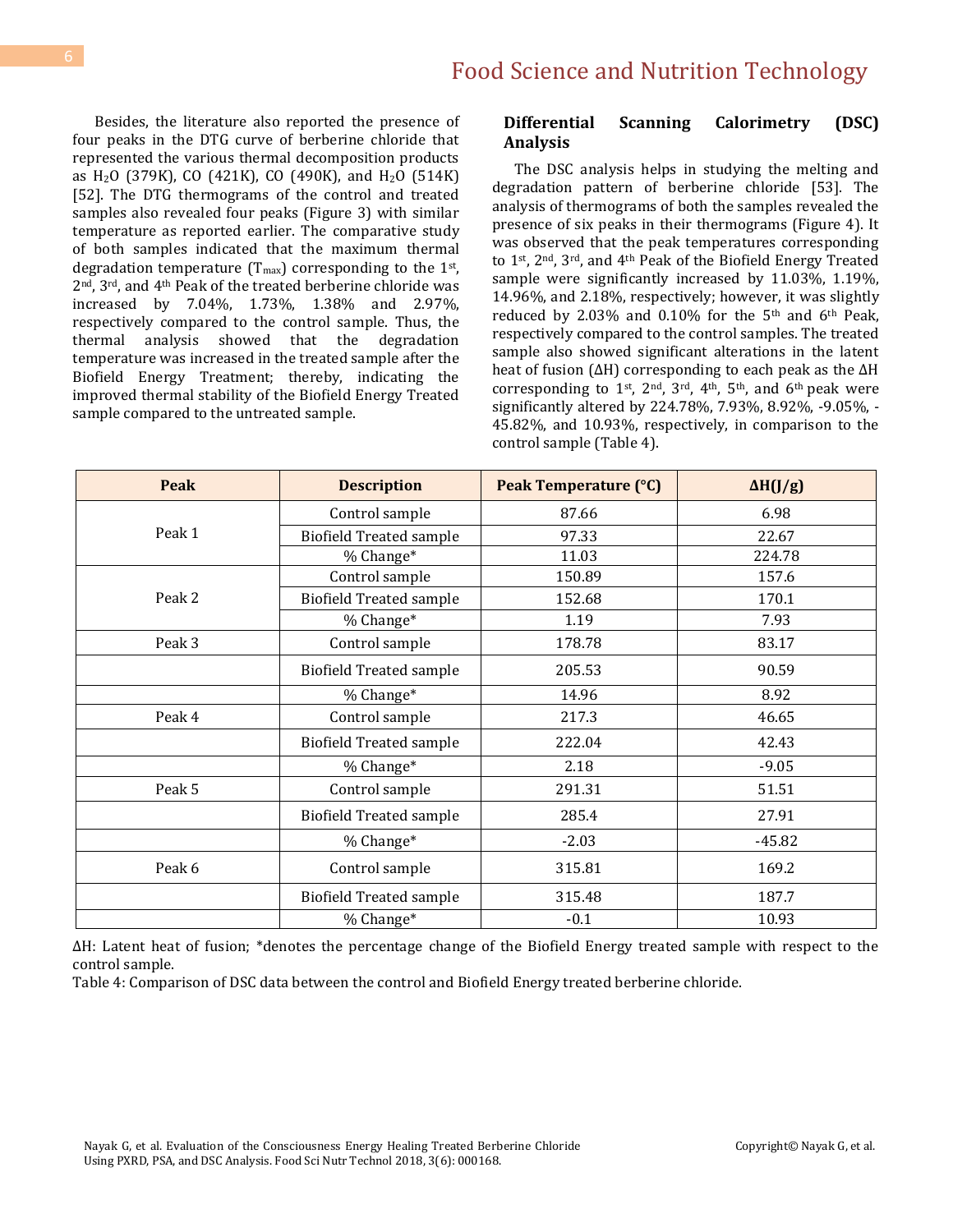

The study indicated major changes in the melting temperature and ΔH of the 1st peak of the treated sample that was increased significantly compared with the control sample. The other data also showed the improved thermal stability of treated berberine chloride sample along with the altered latent heat that might take place because of some significant changes in the crystallization structure of the Biofield Energy Treated sample [53].

### **Conclusions**

The Trivedi Effect®-Consciousness Energy Healing Treatment has shown a significant impact on the physicochemical properties of berberine chloride in comparison to the control sample. The PXRD peak intensities and crystallite sizes altered ranging from-28.78% to 115.15% and -15.76% to 241.38%, respectively, in comparison to the control sample. Besides, the average crystallite size of the treated sample was significantly increased by 23.05% compared to the untreated berberine chloride sample. It is suggested that such changes have taken place as the Biofield Energy Treatment might create some new polymorph of berberine chloride that could be evident from the major changes in the crystalline properties of the treated sample. The particle size data showed significant variations in the size distribution of the berberine sample after the Biofield Energy Treatment as the particle sizes were significantly reduced by 16.89%, 34.41%, 21.88%, and 22.85%, at d10, d50, d90, and D(4,3), respectively in comparison to the control sample. The changes in the particle sizes affected thespecific surface area of the treated sample, which was observed to be increased by 14.74% compared to the control sample. Such changes might attribute the significant alterations in the bioavailability profile of the treated sample by enhancing the solubility, dissolution, and absorption parameters. The TGA study revealed the increase i.e., 3.98%, in the total weight loss of the treated sample and 3.64% decrease in the residue weight of the treated berberine chloride compared to the untreated sample. However, the Tmax corresponding to the 1st, 2nd, 3rd, and 4th peak of the treated sample was increased by 7.04%, 1.73%, 1.38%, and 2.97%, respectively compared to the untreated berberine chloride sample. The DSC data revealed that the melting point of 1<sup>st</sup>, 2<sup>nd</sup>, 3<sup>rd</sup>, and 4<sup>th</sup> peak of the treated berberine chloride sample were increased by 11.03%, 1.19%, 14.96%, and 2.18%, respectively, compared to the control sample. The latent heat for the 1st, 2nd, 3rd, 4th, 5th, and 6th peaks of the treated sample were significantly altered by 224.78%, 7.93%, 8.92%, - 9.05%, -45.82%, and 10.93%, respectively, compared to the control sample.The results indicated that the Biofield Energy Treatment might improve the degradation temperature of the treated sample that ultimately helps in improving its thermal stability as compared to the control sample. Thus, it was concluded that the Trivedi Effect®- Consciousness Energy Healing Treatment significantly affect the crystalline properties, particle sizes, surface area, and thermal stability of the berberine chloride sample. The Biofield Energy Treatment might form a new polymorph that may show better solubility, absorption,thermal stability, and bioavailability in comparison to the untreated sample. Hence, the Biofield EnergyTreated sample could be used in the form ofnovel drug and might be used to formulate new pharmaceutical/nutraceutical products that would be more effective in the treatment of various diseases such as glaucoma, ailments related to eye and skin, diarrhea, gastric ulcers, tumor, polycystic ovary syndrome, gastroenteritis, menopausal symptoms, hypertension, high cholesterol, inflammation, malaria, hyperglycemia, congestive heart failure, arrhythmia, metabolic syndromes, thrombocytopenia, obesity, osteoporosis, liver diseases, trachoma, etc.

### **Acknowledgements**

The authors are grateful to Central Leather Research Institute, SIPRA Lab. Ltd., Trivedi Science, Trivedi Global,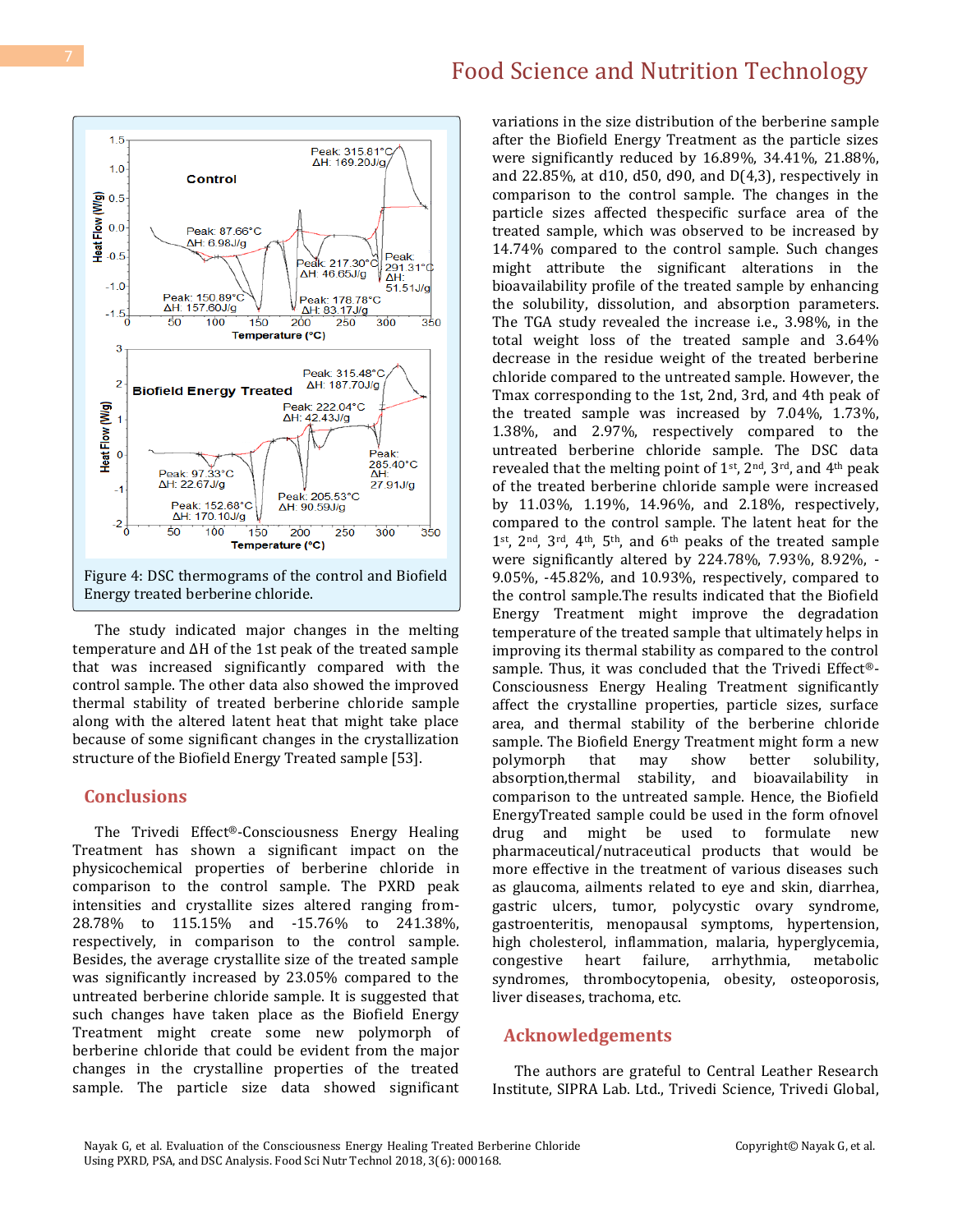Inc., Trivedi Testimonials, and Trivedi Master Wellness for their assistance and support during this work.

### **References**

- 1. [Yin J, Zhang H, Ye J \(2008\) Traditional chinese](https://www.ncbi.nlm.nih.gov/pubmed/18537696)  [medicine in treatment of metabolic syndrome.](https://www.ncbi.nlm.nih.gov/pubmed/18537696)  [EndocrMetab Immune Disord Drug Targets 8\(2\): 99-](https://www.ncbi.nlm.nih.gov/pubmed/18537696) [111.](https://www.ncbi.nlm.nih.gov/pubmed/18537696)
- 2. [Mohammadzadeh N, Mehri S, Hosseinzadeh H \(2017\)](https://www.ncbi.nlm.nih.gov/pubmed/28656089)  *Berberis vulgaris* [and its constituent berberine as](https://www.ncbi.nlm.nih.gov/pubmed/28656089)  [antidotes and protective agents against natural or](https://www.ncbi.nlm.nih.gov/pubmed/28656089)  [chemical toxicities. Iran J Basic Med Sci 20\(5\): 538-](https://www.ncbi.nlm.nih.gov/pubmed/28656089) [551.](https://www.ncbi.nlm.nih.gov/pubmed/28656089)
- 3. [Zuo F, Nakamura N, Akao T, Hattori M \(2006\)](https://www.ncbi.nlm.nih.gov/pubmed/16956957)  [Pharmacokinetics of berberine and its main](https://www.ncbi.nlm.nih.gov/pubmed/16956957)  [metabolites in conventional and pseudo germ-free](https://www.ncbi.nlm.nih.gov/pubmed/16956957)  [rats determined by liquid chromatography/ion trap](https://www.ncbi.nlm.nih.gov/pubmed/16956957)  [mass spectrometry. Drug Metab Dispos 34\(12\): 2064-](https://www.ncbi.nlm.nih.gov/pubmed/16956957) [2072.](https://www.ncbi.nlm.nih.gov/pubmed/16956957)
- 4. [Dutta D, Kalra S, Sharma M \(2017\) Adenosine](https://www.ncbi.nlm.nih.gov/pubmed/27652986)  [monophosphate-activated protein kinase-based](https://www.ncbi.nlm.nih.gov/pubmed/27652986)  [classification of diabetes pharmacotherapy. J Postgrad](https://www.ncbi.nlm.nih.gov/pubmed/27652986)  [Med 63\(2\): 114-121.](https://www.ncbi.nlm.nih.gov/pubmed/27652986)
- 5. [Lee YS, Kim WS, Kim KH, Yoon MJ, Cho HJ, et al.](https://www.ncbi.nlm.nih.gov/pubmed/16873688)  [\(2006\) Berberine, a natural plant product, activates](https://www.ncbi.nlm.nih.gov/pubmed/16873688)  [AMP-activated protein kinase with beneficial](https://www.ncbi.nlm.nih.gov/pubmed/16873688)  [metabolic effects in diabetic and insulin-resistant](https://www.ncbi.nlm.nih.gov/pubmed/16873688) [states. Diabetes 55\(8\): 2256-2264.](https://www.ncbi.nlm.nih.gov/pubmed/16873688)
- 6. [Srivastava RA, Pinkosky SL, Filippov S, Hanselman JC,](https://www.ncbi.nlm.nih.gov/pubmed/22798688)  [Cramer CT, et al. \(2012\) AMP-activated protein](https://www.ncbi.nlm.nih.gov/pubmed/22798688)  [kinase: an emerging drug target to regulate](https://www.ncbi.nlm.nih.gov/pubmed/22798688)  [imbalances in lipid and carbohydrate metabolism to](https://www.ncbi.nlm.nih.gov/pubmed/22798688)  [treat cardio-metabolic diseases. J Lipid Res 53: 2490-](https://www.ncbi.nlm.nih.gov/pubmed/22798688) [2514.](https://www.ncbi.nlm.nih.gov/pubmed/22798688)
- 7. [DeFilipps RA, Krupnick GA \(2018\) The medicinal](https://www.ncbi.nlm.nih.gov/pmc/articles/PMC6033956/)  [plants of Myanmar. Phyto Keys 102: 1-341.](https://www.ncbi.nlm.nih.gov/pmc/articles/PMC6033956/)
- 8. [Wei W, Zhao H, Wang A, Sui M, Liang K, et al. \(2012\) A](https://www.ncbi.nlm.nih.gov/pubmed/22019891)  [clinical study on the short-term effect of berberine in](https://www.ncbi.nlm.nih.gov/pubmed/22019891)  [comparison to metformin on the metabolic](https://www.ncbi.nlm.nih.gov/pubmed/22019891)  [characteristics of women with polycystic ovary](https://www.ncbi.nlm.nih.gov/pubmed/22019891)  [syndrome. Eur J Endocrinol 166\(1\): 99-105.](https://www.ncbi.nlm.nih.gov/pubmed/22019891)
- 9. [Birdsall T, Kelly G \(1997\) Berberine: therapeutic](https://eurekamag.com/research/003/051/003051589.php)  [potential of an alkaloid found in several medicinal](https://eurekamag.com/research/003/051/003051589.php)  [plants. Alt Med Rev2\(2\): 94-103.](https://eurekamag.com/research/003/051/003051589.php)
- 10. Schor J (2012) Clinical Applications for Berberine: Potential therapeutic applications in metabolic syndrome, type 2 diabetes, and dyslipidemia. Natural Medicine Journal 4.
- 11. [Zhang H, Wei J, Xue R, Wu JD, Zhao W, et al. \(2010\)](https://www.ncbi.nlm.nih.gov/pubmed/19800084)  [Berberine lowers blood glucose in type 2 diabetes](https://www.ncbi.nlm.nih.gov/pubmed/19800084)  [mellitus patients through increasing insulin receptor](https://www.ncbi.nlm.nih.gov/pubmed/19800084)  [expression. Metabolism59\(2\): 285-292.](https://www.ncbi.nlm.nih.gov/pubmed/19800084)
- 12. [Kong W, Wei J, Abidi P, Lin M, Inaba S, et al. \(2004\)](https://www.ncbi.nlm.nih.gov/pubmed/15531889)  [Berberine is a novel cholesterol-lowering drug](https://www.ncbi.nlm.nih.gov/pubmed/15531889)  [working through a unique mechanism distinct from](https://www.ncbi.nlm.nih.gov/pubmed/15531889)  [statins. Nat Med 10\(12\): 1344-1351.](https://www.ncbi.nlm.nih.gov/pubmed/15531889)
- 13. [Tsai PL, Tsai TH \(2004\) Hepatobiliary](https://www.ncbi.nlm.nih.gov/pubmed/15039293) excretion of [berberine. Drug Metab Dispos 32\(4\): 405-412.](https://www.ncbi.nlm.nih.gov/pubmed/15039293)
- 14. [Ye M, Fu S, Pi R, He F \(2009\) Neuropharmacological](https://www.ncbi.nlm.nih.gov/pubmed/19589224)  [and pharmacokinetic properties of berberine: a](https://www.ncbi.nlm.nih.gov/pubmed/19589224)  [review of recent research. J Pharm Pharmacol 61\(7\):](https://www.ncbi.nlm.nih.gov/pubmed/19589224)  [831-837.](https://www.ncbi.nlm.nih.gov/pubmed/19589224)
- 15. [Khadka P, Ro J, Kim H, Kim I, Kim JT, et al. \(2014\)](https://www.sciencedirect.com/science/article/pii/S1818087614000348%5d/)  [Pharmaceutical particle technologies: An approach to](https://www.sciencedirect.com/science/article/pii/S1818087614000348%5d/)  [improve drug solubility, dissolution and](https://www.sciencedirect.com/science/article/pii/S1818087614000348%5d/) [bioavailability. Asian J Pharm 9\(6\): 304-316.](https://www.sciencedirect.com/science/article/pii/S1818087614000348%5d/)
- 16. [Movaffaghi Z, Farsi M \(2009\) Biofield therapies:](https://www.ncbi.nlm.nih.gov/pubmed/19161953)  [Biophysical basis and biological regulations.](https://www.ncbi.nlm.nih.gov/pubmed/19161953)  [Complement Ther Clin Pract 15\(1\): 35-37.](https://www.ncbi.nlm.nih.gov/pubmed/19161953)
- 17. [Barnes PM, Powell-Griner E, McFann K, Nahin RL](https://www.ncbi.nlm.nih.gov/pubmed/15188733)  [\(2004\) Complementary and alternative medicine use](https://www.ncbi.nlm.nih.gov/pubmed/15188733)  [among adults: United States, 2002. Adv Data 343: 1-](https://www.ncbi.nlm.nih.gov/pubmed/15188733) [19.](https://www.ncbi.nlm.nih.gov/pubmed/15188733)
- 18. [Barnes PM, Bloom B, Nahin RL \(2008\)](https://www.ncbi.nlm.nih.gov/pubmed/19361005)  [Complementary and alternative medicine use among](https://www.ncbi.nlm.nih.gov/pubmed/19361005)  [adults and children: United States, 2007. Natl Health](https://www.ncbi.nlm.nih.gov/pubmed/19361005)  [Stat Report 12: 1-23.](https://www.ncbi.nlm.nih.gov/pubmed/19361005)
- 19. Wai FK (2005) National Center for Complementary and Alternative Medicine Website. J Med LibrAssoc 93: 410-412.
- 20. [Trivedi MK, Tallapragada RM \(2008\) A](https://www.sciencedirect.com/science/article/abs/pii/S0026065708701450)  [transcendental to changing metal powder](https://www.sciencedirect.com/science/article/abs/pii/S0026065708701450)  [characteristics. Met Powder Rep 63\(9\): 22-28, 31.](https://www.sciencedirect.com/science/article/abs/pii/S0026065708701450)
- 21. [Trivedi MK, Nayak G, Patil S, Tallapragada RM, Latiyal](https://www.trivedieffect.com/the-science/publications/materials-science-publications/studies-of-the-atomic-and-crystalline-characteristics-of-ceramic-oxide-nano-powders-after-bio-field-treatment/)  [O \(2015\) Studies of the atomic and crystalline](https://www.trivedieffect.com/the-science/publications/materials-science-publications/studies-of-the-atomic-and-crystalline-characteristics-of-ceramic-oxide-nano-powders-after-bio-field-treatment/)  [characteristics of ceramic oxide nano powders after](https://www.trivedieffect.com/the-science/publications/materials-science-publications/studies-of-the-atomic-and-crystalline-characteristics-of-ceramic-oxide-nano-powders-after-bio-field-treatment/)  [bio field treatment. Ind Eng Manage 4: 161.](https://www.trivedieffect.com/the-science/publications/materials-science-publications/studies-of-the-atomic-and-crystalline-characteristics-of-ceramic-oxide-nano-powders-after-bio-field-treatment/)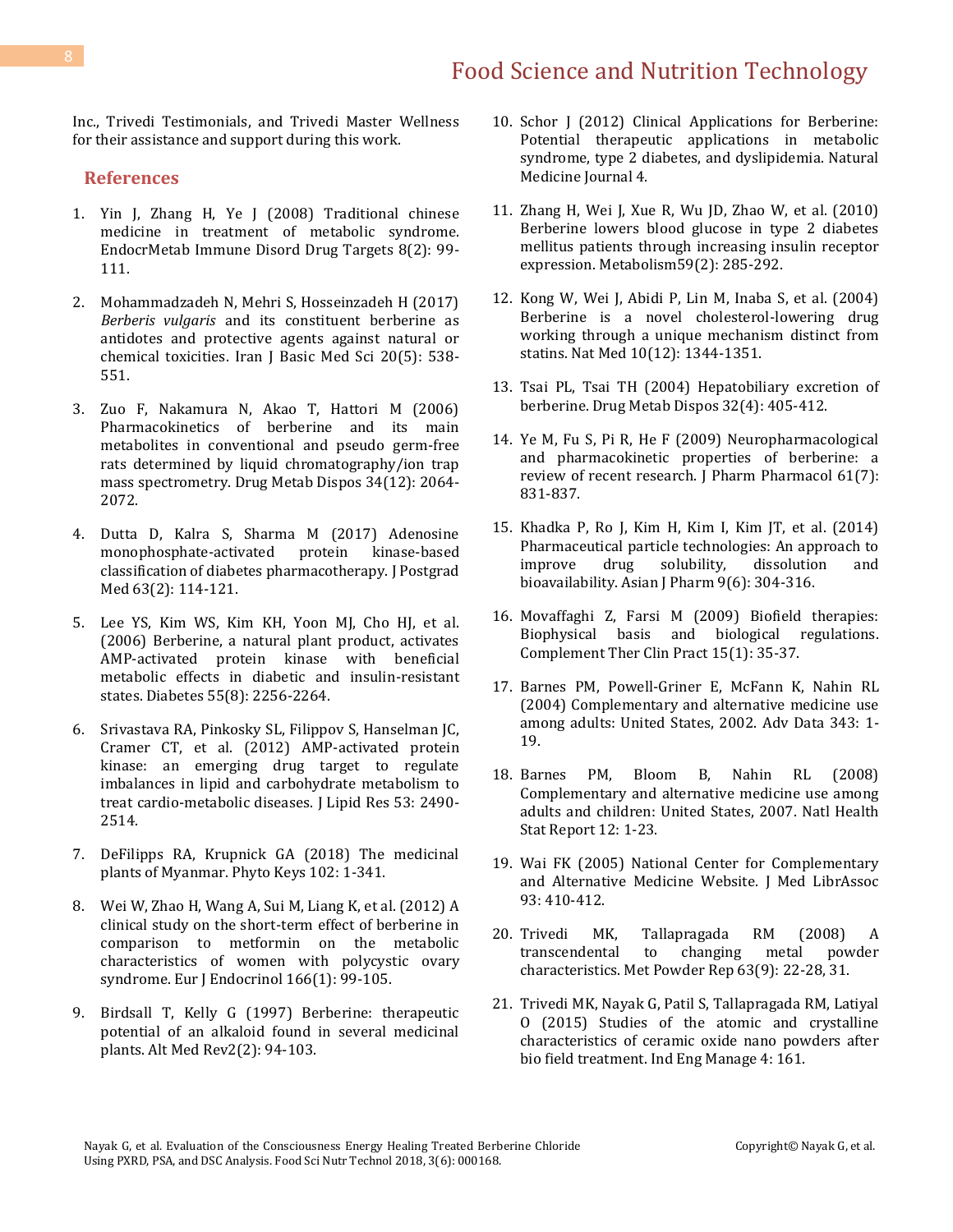- 22. Trivedi MK, Nayak G, [Patil S, Tallapragada RM, Latiyal](http://sciencepublishinggroup.com/journal/paperinfo?journalid=123&paperId=10011650)  [O, et al. \(2015\) Effect of biofield energy treatment on](http://sciencepublishinggroup.com/journal/paperinfo?journalid=123&paperId=10011650)  [physical and structural properties of calcium carbide](http://sciencepublishinggroup.com/journal/paperinfo?journalid=123&paperId=10011650)  [and praseodymium oxide. International Journal of](http://sciencepublishinggroup.com/journal/paperinfo?journalid=123&paperId=10011650)  [Materials Science and Applications 4\(6\): 390-395.](http://sciencepublishinggroup.com/journal/paperinfo?journalid=123&paperId=10011650)
- 23. [Trivedi MK, Branton A, Trivedi D, Nayak G, Mondal SC,](https://www.trivedieffect.com/the-science/publications/plant-genetics-publications/morphological-characterization-quality-yield-and-dna-fingerprinting-of-biofield-energy-treated-alphonso-mangomangifera-indica-l/)  [et al. \(2015\) Morphological characterization, quality,](https://www.trivedieffect.com/the-science/publications/plant-genetics-publications/morphological-characterization-quality-yield-and-dna-fingerprinting-of-biofield-energy-treated-alphonso-mangomangifera-indica-l/)  [yield and DNA fingerprinting of biofield energy](https://www.trivedieffect.com/the-science/publications/plant-genetics-publications/morphological-characterization-quality-yield-and-dna-fingerprinting-of-biofield-energy-treated-alphonso-mangomangifera-indica-l/)  [treated alphonso mango \(](https://www.trivedieffect.com/the-science/publications/plant-genetics-publications/morphological-characterization-quality-yield-and-dna-fingerprinting-of-biofield-energy-treated-alphonso-mangomangifera-indica-l/)*Mangiferaindica* L.). Journal [of Food and Nutrition Sciences 3\(6\): 245-250.](https://www.trivedieffect.com/the-science/publications/plant-genetics-publications/morphological-characterization-quality-yield-and-dna-fingerprinting-of-biofield-energy-treated-alphonso-mangomangifera-indica-l/)
- 24. [Trivedi MK, Branton A, Trivedi D, Nayak G, Mondal SC,](https://www.trivedieffect.com/the-science/publications/plant-genetics-publications/evaluation-of-biochemical-marker-glutathione-and-dna-fingerprinting-of-biofield-energy-treated-oryza-sativa/)  [et al. \(2015\) Evaluation of biochemical marker](https://www.trivedieffect.com/the-science/publications/plant-genetics-publications/evaluation-of-biochemical-marker-glutathione-and-dna-fingerprinting-of-biofield-energy-treated-oryza-sativa/) – [Glutathione and DNA fingerprinting of biofield energy](https://www.trivedieffect.com/the-science/publications/plant-genetics-publications/evaluation-of-biochemical-marker-glutathione-and-dna-fingerprinting-of-biofield-energy-treated-oryza-sativa/)  treated *Oryza sativa*[. American Journal of BioScience](https://www.trivedieffect.com/the-science/publications/plant-genetics-publications/evaluation-of-biochemical-marker-glutathione-and-dna-fingerprinting-of-biofield-energy-treated-oryza-sativa/)  [3\(6\): 243-248.](https://www.trivedieffect.com/the-science/publications/plant-genetics-publications/evaluation-of-biochemical-marker-glutathione-and-dna-fingerprinting-of-biofield-energy-treated-oryza-sativa/)
- 25. [Trivedi MK, Branton A, Trivedi D, Nayak G, Charan S,](https://www.trivedieffect.com/the-science/publications/microbial-genetics-publications/phenotyping-and-16s-rdna-analysis-after-biofield-treatment-on-citrobacter-braakii-a-urinary-pathogen/)  [et al. \(2015\) Phenotyping and 16S rDNA analysis after](https://www.trivedieffect.com/the-science/publications/microbial-genetics-publications/phenotyping-and-16s-rdna-analysis-after-biofield-treatment-on-citrobacter-braakii-a-urinary-pathogen/)  [biofield treatment on](https://www.trivedieffect.com/the-science/publications/microbial-genetics-publications/phenotyping-and-16s-rdna-analysis-after-biofield-treatment-on-citrobacter-braakii-a-urinary-pathogen/) *Citrobacter braakii*: A urinary pathogen. J [Clin Med Genom 3: 129.](https://www.trivedieffect.com/the-science/publications/microbial-genetics-publications/phenotyping-and-16s-rdna-analysis-after-biofield-treatment-on-citrobacter-braakii-a-urinary-pathogen/)
- 26. [Trivedi MK, Patil S, Shettigar H, Mondal SC, Jana S](https://www.trivedieffect.com/the-science/publications/microbiology-publications/evaluation-of-biofield-modality-on-viral-load-of-hepatitis-b-and-c-viruses/)  [\(2015\) Evaluation of biofield modality on viral load of](https://www.trivedieffect.com/the-science/publications/microbiology-publications/evaluation-of-biofield-modality-on-viral-load-of-hepatitis-b-and-c-viruses/)  [Hepatitis B and C viruses. J Antivir Antiretrovir 7:](https://www.trivedieffect.com/the-science/publications/microbiology-publications/evaluation-of-biofield-modality-on-viral-load-of-hepatitis-b-and-c-viruses/)  [083-088.](https://www.trivedieffect.com/the-science/publications/microbiology-publications/evaluation-of-biofield-modality-on-viral-load-of-hepatitis-b-and-c-viruses/)
- 27. [Trivedi MK, Patil S, Shettigar H, Mondal SC, Jana S](https://www.omicsonline.org/open-access/an-impact-of-biofield-treatment-antimycobacterial-susceptibility-potential-using-bactec-460mgittb-system-2161-1068-1000189.php?aid=59486)  [\(2015\) An impact of biofield treatment:](https://www.omicsonline.org/open-access/an-impact-of-biofield-treatment-antimycobacterial-susceptibility-potential-using-bactec-460mgittb-system-2161-1068-1000189.php?aid=59486)  [Antimycobacterial susceptibility potential using](https://www.omicsonline.org/open-access/an-impact-of-biofield-treatment-antimycobacterial-susceptibility-potential-using-bactec-460mgittb-system-2161-1068-1000189.php?aid=59486)  [BACTEC 460/MGIT-TB System. Mycobact Dis 5: 189.](https://www.omicsonline.org/open-access/an-impact-of-biofield-treatment-antimycobacterial-susceptibility-potential-using-bactec-460mgittb-system-2161-1068-1000189.php?aid=59486)
- 28. [Trivedi MK, Patil S, Shettigar H, Bairwa K, Jana S](https://www.omicsonline.org/open-access/phenotypic-and-biotypic-characterization-of-klebsiella-oxytoca-an-impact-of-biofield-treatment-1948-5948-1000205.php?aid=58964)  [\(2015\) Phenotypic and biotypic characterization of](https://www.omicsonline.org/open-access/phenotypic-and-biotypic-characterization-of-klebsiella-oxytoca-an-impact-of-biofield-treatment-1948-5948-1000205.php?aid=58964)  *Klebsiella oxytoca*[: An impact of biofield treatment. J](https://www.omicsonline.org/open-access/phenotypic-and-biotypic-characterization-of-klebsiella-oxytoca-an-impact-of-biofield-treatment-1948-5948-1000205.php?aid=58964)  [Microb Biochem Technol 7: 203-206.](https://www.omicsonline.org/open-access/phenotypic-and-biotypic-characterization-of-klebsiella-oxytoca-an-impact-of-biofield-treatment-1948-5948-1000205.php?aid=58964)
- 29. [Nayak G, Altekar N \(2015\) Effect of biofield treatment](https://www.trivedieffect.com/the-science/publications/biotechnology-publication/effect-of-a-biofield-treatment-on-plant-growth-and-adaptation/)  [on plant growth and adaptation. J Environ Health Sci](https://www.trivedieffect.com/the-science/publications/biotechnology-publication/effect-of-a-biofield-treatment-on-plant-growth-and-adaptation/)  [1\(2\): 1-9.](https://www.trivedieffect.com/the-science/publications/biotechnology-publication/effect-of-a-biofield-treatment-on-plant-growth-and-adaptation/)
- 30. [Branton A, Jana S \(2017\) The influence of energy of](http://www.sciencepublishinggroup.com/journal/paperinfo?journalid=361&doi=10.11648/j.ijcda.20170303.11)  [consciousness healing treatment on low bioavailable](http://www.sciencepublishinggroup.com/journal/paperinfo?journalid=361&doi=10.11648/j.ijcda.20170303.11)  [resveratrol in male](http://www.sciencepublishinggroup.com/journal/paperinfo?journalid=361&doi=10.11648/j.ijcda.20170303.11) *Sprague Dawley* rats. International [Journal of Clinical and Developmental Anatomy 3\(3\):](http://www.sciencepublishinggroup.com/journal/paperinfo?journalid=361&doi=10.11648/j.ijcda.20170303.11)  [9-15.](http://www.sciencepublishinggroup.com/journal/paperinfo?journalid=361&doi=10.11648/j.ijcda.20170303.11)
- 31. [Branton A, Jana S \(2017\) The use of novel and unique](http://www.sciencepublishinggroup.com/journal/paperinfo?journalid=254&doi=10.11648/j.ajcem.20170504.16)  [biofield energy healing treatment for the](http://www.sciencepublishinggroup.com/journal/paperinfo?journalid=254&doi=10.11648/j.ajcem.20170504.16)  [improvement of poorly bioavailable compound,](http://www.sciencepublishinggroup.com/journal/paperinfo?journalid=254&doi=10.11648/j.ajcem.20170504.16)  [berberine in male Sprague Dawley rats. American](http://www.sciencepublishinggroup.com/journal/paperinfo?journalid=254&doi=10.11648/j.ajcem.20170504.16)  [Journal of Clinical and Experimental Medicine 5\(4\):](http://www.sciencepublishinggroup.com/journal/paperinfo?journalid=254&doi=10.11648/j.ajcem.20170504.16)  [138-144.](http://www.sciencepublishinggroup.com/journal/paperinfo?journalid=254&doi=10.11648/j.ajcem.20170504.16)
- 32. [Branton A, Jana S \(2017\) Effect of The biofield energy](http://article.sciencepublishinggroup.com/pdf/10.11648.j.ajpp.20170201.12.pdf)  [healing treatment on the pharmacokinetics of 25](http://article.sciencepublishinggroup.com/pdf/10.11648.j.ajpp.20170201.12.pdf) hydroxyvitamin  $D_3$  [25(OH) $D_3$ ] in rats after a single oral dose of vitamin  $D_3$ . American Journal of [Pharmacology and Phytotherapy 2\(1\): 11-18.](http://article.sciencepublishinggroup.com/pdf/10.11648.j.ajpp.20170201.12.pdf)
- 33. [Kinney JP, Trivedi MK, Branton A, Trivedi D, Nayak G,](https://www.trivedieffect.com/the-science/biotech/publication/healers-science/skin-health/overall-skin-health-potential-of-the-biofield-energy-healing-based-herbomineral-formulation-using-various-skin-parameters/)  [et al. \(2017\) Overall skin health potential of the](https://www.trivedieffect.com/the-science/biotech/publication/healers-science/skin-health/overall-skin-health-potential-of-the-biofield-energy-healing-based-herbomineral-formulation-using-various-skin-parameters/)  [biofield energy healing based herbomineral](https://www.trivedieffect.com/the-science/biotech/publication/healers-science/skin-health/overall-skin-health-potential-of-the-biofield-energy-healing-based-herbomineral-formulation-using-various-skin-parameters/)  [formulation using various skin parameters. American](https://www.trivedieffect.com/the-science/biotech/publication/healers-science/skin-health/overall-skin-health-potential-of-the-biofield-energy-healing-based-herbomineral-formulation-using-various-skin-parameters/)  [Journal of Life Sciences 5\(2\): 65-74.](https://www.trivedieffect.com/the-science/biotech/publication/healers-science/skin-health/overall-skin-health-potential-of-the-biofield-energy-healing-based-herbomineral-formulation-using-various-skin-parameters/)
- 34. [Singh J, Trivedi MK, Branton A, Trivedi D, Nayak G, et](https://www.trivedieffect.com/the-science/biotech/publication/healers-science/skin-health/consciousness-energy-healing-treatment-based-herbomineral-formulation-a-safe-and-effective-approach-for-skin-health/)  [al. \(2017\) Consciousness energy healing treatment](https://www.trivedieffect.com/the-science/biotech/publication/healers-science/skin-health/consciousness-energy-healing-treatment-based-herbomineral-formulation-a-safe-and-effective-approach-for-skin-health/)  [based herbomineral formulation: A safe and effective](https://www.trivedieffect.com/the-science/biotech/publication/healers-science/skin-health/consciousness-energy-healing-treatment-based-herbomineral-formulation-a-safe-and-effective-approach-for-skin-health/)  [approach for skin health. American Journal of](https://www.trivedieffect.com/the-science/biotech/publication/healers-science/skin-health/consciousness-energy-healing-treatment-based-herbomineral-formulation-a-safe-and-effective-approach-for-skin-health/)  [Pharmacology and Phytotherapy 2\(1\): 1-10.](https://www.trivedieffect.com/the-science/biotech/publication/healers-science/skin-health/consciousness-energy-healing-treatment-based-herbomineral-formulation-a-safe-and-effective-approach-for-skin-health/)
- 35. [Trivedi MK, Branton A, Trivedi D, Nayak G, Plikerd](https://www.trivedieffect.com/the-science/biotech/publication/healers-science/nutraceuticals/a-systematic-study-of-the-biofield-energy-healing-treatment-on-physicochemical-thermal-structural-and-behavioral-properties-of-magnesium-gluconate/)  [WD, et al. \(2017\) A Systematic study of the biofield](https://www.trivedieffect.com/the-science/biotech/publication/healers-science/nutraceuticals/a-systematic-study-of-the-biofield-energy-healing-treatment-on-physicochemical-thermal-structural-and-behavioral-properties-of-magnesium-gluconate/)  [energy healing treatment on physicochemical,](https://www.trivedieffect.com/the-science/biotech/publication/healers-science/nutraceuticals/a-systematic-study-of-the-biofield-energy-healing-treatment-on-physicochemical-thermal-structural-and-behavioral-properties-of-magnesium-gluconate/)  [thermal, structural, and behavioral properties of](https://www.trivedieffect.com/the-science/biotech/publication/healers-science/nutraceuticals/a-systematic-study-of-the-biofield-energy-healing-treatment-on-physicochemical-thermal-structural-and-behavioral-properties-of-magnesium-gluconate/)  [magnesium gluconate. International Journal of](https://www.trivedieffect.com/the-science/biotech/publication/healers-science/nutraceuticals/a-systematic-study-of-the-biofield-energy-healing-treatment-on-physicochemical-thermal-structural-and-behavioral-properties-of-magnesium-gluconate/)  [Bioorganic Chemistry 2\(3\): 135-145.](https://www.trivedieffect.com/the-science/biotech/publication/healers-science/nutraceuticals/a-systematic-study-of-the-biofield-energy-healing-treatment-on-physicochemical-thermal-structural-and-behavioral-properties-of-magnesium-gluconate/)
- 36. [Trivedi MK, Branton A, Trivedi D, Nayak G, Plikerd](https://www.trivedieffect.com/the-science/biotech/publication/healers-science/nutraceuticals/chromatographic-and-spectroscopic-characterization-of-the-consciousness-energy-healing-treated-withania-somnifera-ashwagandha-root-extract/)  [WD, et al. \(2017\) Chromatographic and spectroscopic](https://www.trivedieffect.com/the-science/biotech/publication/healers-science/nutraceuticals/chromatographic-and-spectroscopic-characterization-of-the-consciousness-energy-healing-treated-withania-somnifera-ashwagandha-root-extract/)  [characterization of the consciousness energy healing](https://www.trivedieffect.com/the-science/biotech/publication/healers-science/nutraceuticals/chromatographic-and-spectroscopic-characterization-of-the-consciousness-energy-healing-treated-withania-somnifera-ashwagandha-root-extract/)  treated *Withania Somnifera* [\(ashwagandha\) root](https://www.trivedieffect.com/the-science/biotech/publication/healers-science/nutraceuticals/chromatographic-and-spectroscopic-characterization-of-the-consciousness-energy-healing-treated-withania-somnifera-ashwagandha-root-extract/)  [extract. European Journal of Biophysics 5\(2\): 38-47.](https://www.trivedieffect.com/the-science/biotech/publication/healers-science/nutraceuticals/chromatographic-and-spectroscopic-characterization-of-the-consciousness-energy-healing-treated-withania-somnifera-ashwagandha-root-extract/)
- 37. [Trivedi MK, Patil S, Shettigar H, Mondal SC, Jana S](https://hal.inria.fr/hal-01416895v1)  [\(2015\) The potential impact of biofield treatment on](https://hal.inria.fr/hal-01416895v1)  [human brain tumor cells: A time-lapse video](https://hal.inria.fr/hal-01416895v1)  [microscopy. J Integr Oncol 4\(3\): 141.](https://hal.inria.fr/hal-01416895v1)
- 38. [Trivedi MK, Patil S, Shettigar H, Gangwar M, Jana S](https://www.omicsonline.org/open-access/in-vitro-evaluation-of-biofield-treatment-on-cancer-biomarkers-involved-in-endometrial-and-prostate-cancer-cell-lines-1948-5956-1000358.php?aid=58658/)  (2015) *In vitro* [evaluation of biofield treatment on](https://www.omicsonline.org/open-access/in-vitro-evaluation-of-biofield-treatment-on-cancer-biomarkers-involved-in-endometrial-and-prostate-cancer-cell-lines-1948-5956-1000358.php?aid=58658/)  [cancer biomarkers involved in endometrial and](https://www.omicsonline.org/open-access/in-vitro-evaluation-of-biofield-treatment-on-cancer-biomarkers-involved-in-endometrial-and-prostate-cancer-cell-lines-1948-5956-1000358.php?aid=58658/)  [prostate cancer cell lines. J Cancer Sci Ther 7: 253-](https://www.omicsonline.org/open-access/in-vitro-evaluation-of-biofield-treatment-on-cancer-biomarkers-involved-in-endometrial-and-prostate-cancer-cell-lines-1948-5956-1000358.php?aid=58658/) [257.](https://www.omicsonline.org/open-access/in-vitro-evaluation-of-biofield-treatment-on-cancer-biomarkers-involved-in-endometrial-and-prostate-cancer-cell-lines-1948-5956-1000358.php?aid=58658/)
- 39. [Anagnos D, Trivedi K, Branton A, Trivedi D, Nayak G,](V)  et al. (2018) Influence of biofield treated vitamin  $D_3$ [on proliferation, differentiation, and maturation of](V)  [bone-related parameters in MG-63 cell-line.](V)  [International Journal of Biomedical Engineering and](V)  [Clinical Science 4: 6-14.](V)
- 40. [Lee AC, Trivedi K, Branton A, Trivedi D, Nayak G, et al.](https://www.trivedieffect.com/the-science/biotech/publication/healers-science/nutraceuticals/the-potential-benefits-of-biofield-energy-treated-vitamin-d3-on-bone-mineralization-in-human-bone-osteosarcoma-cells/)  [\(2018\) The potential benefits of biofield energy](https://www.trivedieffect.com/the-science/biotech/publication/healers-science/nutraceuticals/the-potential-benefits-of-biofield-energy-treated-vitamin-d3-on-bone-mineralization-in-human-bone-osteosarcoma-cells/)  treated vitamin D3 [on bone mineralization in human](https://www.trivedieffect.com/the-science/biotech/publication/healers-science/nutraceuticals/the-potential-benefits-of-biofield-energy-treated-vitamin-d3-on-bone-mineralization-in-human-bone-osteosarcoma-cells/)  [bone osteosarcoma cells \(MG-63\). International](https://www.trivedieffect.com/the-science/biotech/publication/healers-science/nutraceuticals/the-potential-benefits-of-biofield-energy-treated-vitamin-d3-on-bone-mineralization-in-human-bone-osteosarcoma-cells/)  [Journal of Nutrition and Food Sciences 7: 30-38.](https://www.trivedieffect.com/the-science/biotech/publication/healers-science/nutraceuticals/the-potential-benefits-of-biofield-energy-treated-vitamin-d3-on-bone-mineralization-in-human-bone-osteosarcoma-cells/)